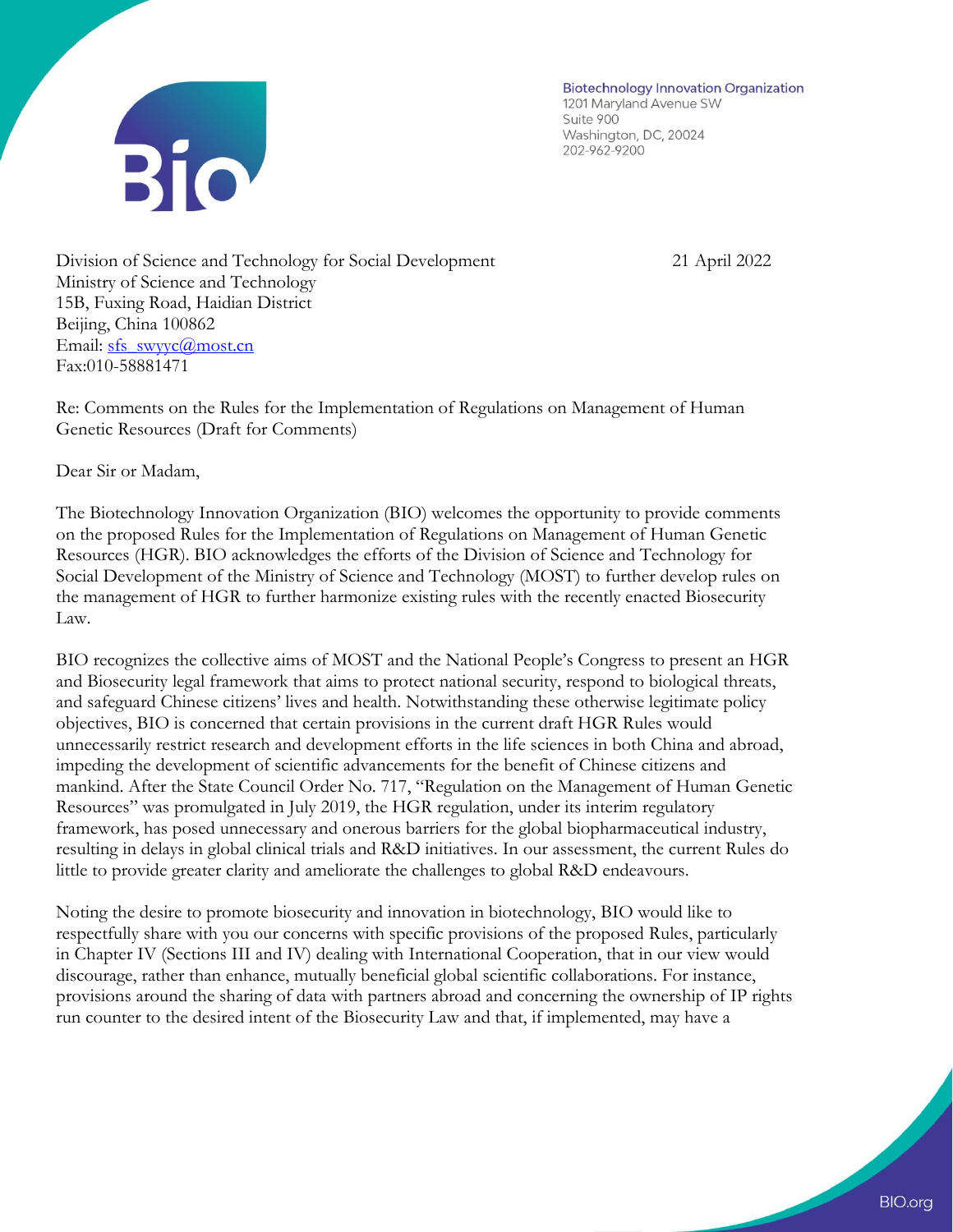

significant adverse impact on the global biotechnology sector's efforts to develop breakthrough innovative therapies to promote global public health and wellbeing.

## *About BIO*

BIO is a not-for-profit trade association with a membership of more than 1,000 biotechnology companies and organizations from the United States as well as 30 other countries. BIO's member companies research and develop innovative health care, agricultural, industrial, and environmental biotechnology products.

The innovations in our members' pipelines, across the spectrum of the life sciences, have the potential to profoundly improve quality of life around the world. Medicine will be revolutionized by better diagnostics and cures for diseases. Food security will be improved by the acceptance and deployment of climate-resilient technologies in plants, animals, food, and feedstuffs. Our ability to reduce emissions to tackle climate change will be made possible by fostering biobased manufacturing and the use of low-carbon fuels.

Over 90% of BIO's members are small and medium sized enterprises (SMEs), many of whom are still pre-commercial. In the biopharmaceutical space, these small, pre-commercial companies drive the innovation pipeline, accounting for over 70% of the early-stage clinical developments. In recent years, due to the progress of China's drug policy reform, these innovative SME firms are increasingly considering the China market as an early target for global collaboration and expansion.

## *Scope of Human Genetic Resources – Article 2*

Human genetic resources are broadly defined in the Biosecurity Law to apply to physical specimens, i.e. tissue samples, as well as data, such as genomic information. Article 2 of the current proposed Rules do not further clarify or refine the broad definition of Human Genetic Resources. Additional clarity on the scope of the definition of Human Genetic Resources are encouraged and BIO recommends efforts are made to limit the scope to gene sequencing data and keep this as narrow a definition as possible to prevent subjecting a wide range of scientifically relevant data generated from a clinical setting do not needlessly fall under these Rules.

# *Transparency and Greater Stakeholder Engagement in Procedures for Obtaining Licenses for International Collaborations and the Export of Human Genetic Resources to Foreign Entities – Chapter IV, Sections III-IV*

Chapter IV, Sections III and IV, of the proposed Rules address, respectively, the procedures for obtaining appropriate licenses for international research collaborations and the export of human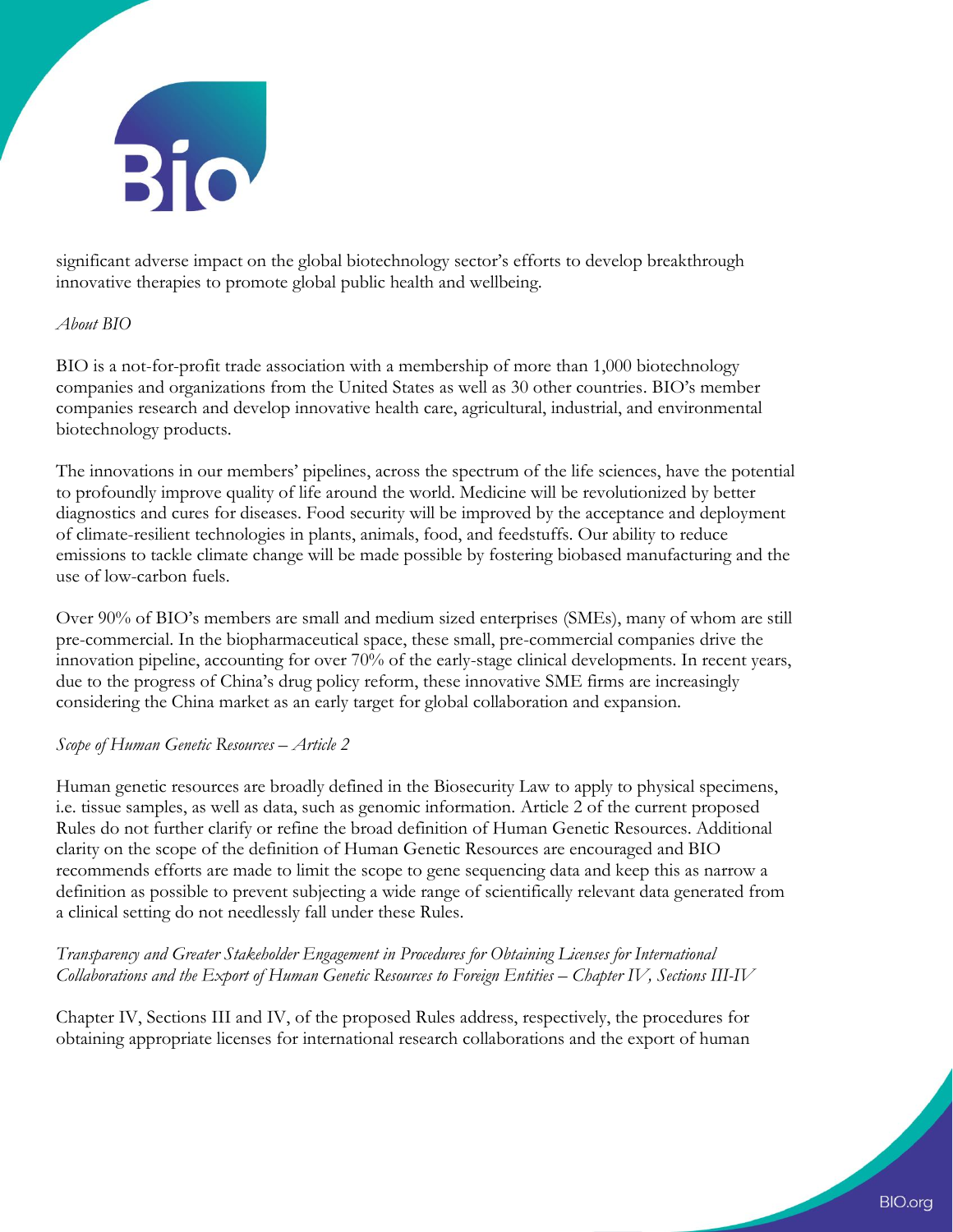

genetic resources abroad. BIO urges that, for the purposes of biomedical R&D, including early-stage R&D, clinical studies, as well as post-commercialization pharmacovigilance, that human genetic resources should be allowed to be shared with foreign collaborators in a timely and efficient manner. Otherwise, the utility of the derived data and the ability to drive global research and development projects would be significantly undermined. The restrictions on obtaining and using human genomic resources should be limited in scope to enable research and development while still addressing intended biosecurity public policy objectives.

The process to obtain licenses, as envisioned in these Sections of the proposed Rules, must be transparent, fair, and expeditious. BIO welcomes further clarity on the mechanisms that will ensure more robust stakeholder engagement in these licensing processes. Some BIO members have reported significant delays to obtain approvals under the current regulatory framework and this has resulted in a challenging environment for global biotech innovation, particularly for our SME firms, slowing down and inhibiting the advancement of certain research programs.

### *Intellectual Property, Data Sharing and Benefit Sharing Considerations – Articles 15 and 16*

Article 59 of China's Biosecurity Law enacted in April 2021 requires that any international scientific research collaboration using China's HGR shall ensure the Chinese partnering entity's substantive participation in the entire course of research and sharing of resulting rights and benefits according to the law. The proposed HGR Rules, in Article 15 (also Article 24 of the HGR Regulations), reiterates Article 59 of the Biosecurity Law and further requires that all records and data information shall be fully accessible, and backup provided, to the Chinese partner.

The proposed HGR Rules not only require full substantive participation in the entire course of research and data localization in Article 15 but also contemplate joint IP and data ownership – irrespective of actual contributions of the parties involved or the contractual commitments agreed upon between the local Chinese and international research institution.

For instance, Article 16 of the proposed Rules (like Article 24 of the HGR Regulations) clearly provides for joint patent filings and eventual co-ownership of patent rights. This suggests that under the proposed Rules a pharmaceutical company would be required to share patent ownership with hospitals running clinical trials, regardless of the party's actual contribution (or lack thereof) to the subject invention. Moreover, the mandatory sharing of patent rights under Article 16 runs contrary to China's Patent Law, where patent rights follow inventorship and can be subject to party's agreement. For example, Article 8 of the Patent Law states that for an invention made through the joint work of two or more entities or individuals, or made by an entity or individual upon the authorization of another entity or individual, the right to apply for a patent shall, *unless it is otherwise agreed upon*, remain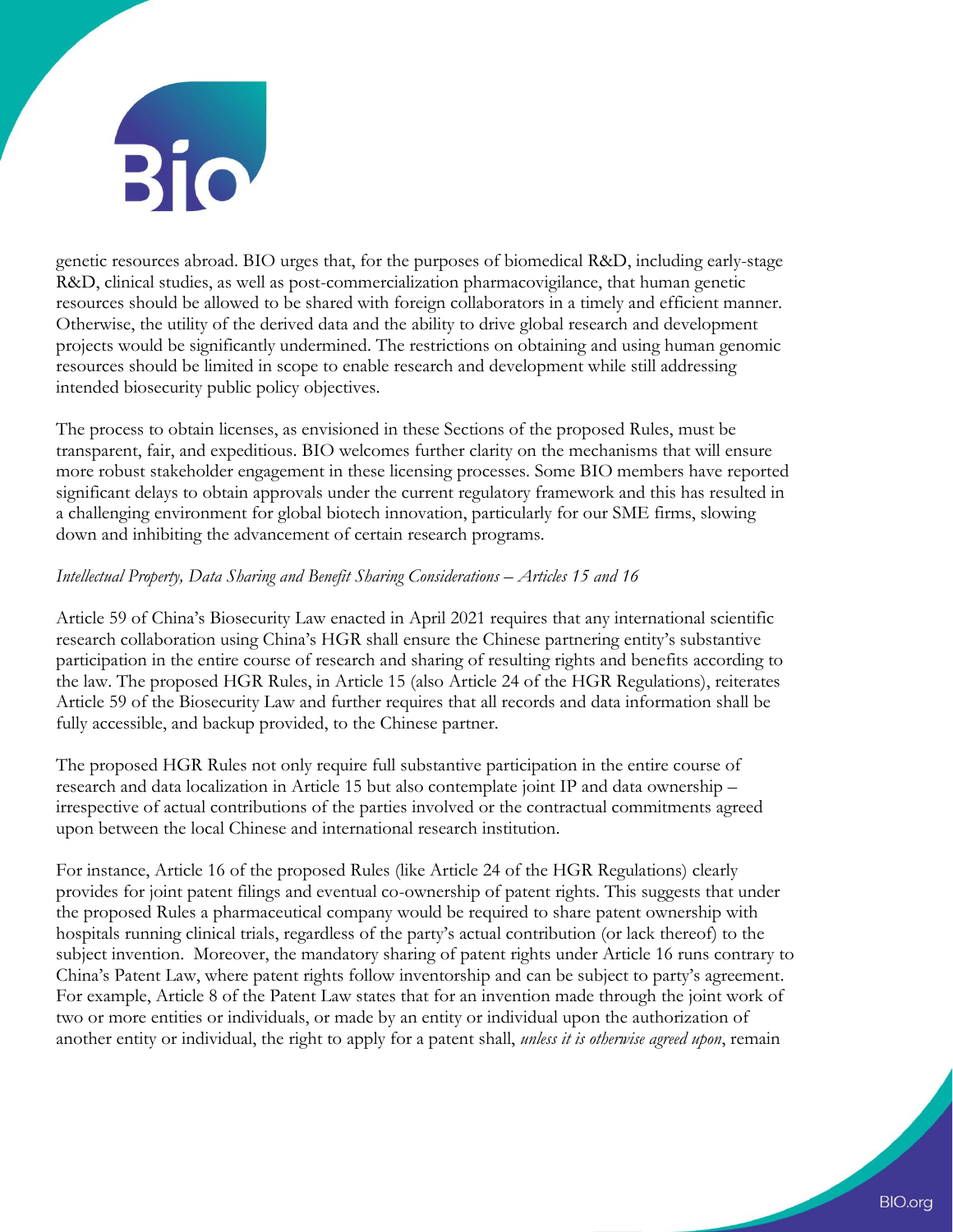

with the entity or individual which made the invention or with the entities or individuals which jointly made the invention. After the application is approved, the entity (or entities) or individual(s) that filed the application shall be the patentee. Article 14 further states that where the co-owners of the right to apply for a patent or the co-owners of the patent right have agreed on the exercise of the right, such agreement shall prevail.

The requirement for participation and sharing of interests by Chinese institutions may implicate a foreign institution's ability to maintain control of intellectual property assets that pre-exist a collaboration with Chinese partners, for example, in instances where genetic data of diverse geographic (Chinese and non-Chinese) origin must be pooled and aggregated as part of the research. Know-how and insights derived by foreign researchers analyzing data should not be required to be shared with a Chinese entity, unless this data and information sharing arrangement has been freely and willingly agreed upon by both partnering institutions. The coercive sharing of data and relevant interests over the course of the research and development is an unreasonable obligation and one that may not be compliant with China's existing international obligations. Instead, BIO urges for a reasonable approach to intellectual property rights borne out of these partnerships, an approach where intellectual property rights can be negotiated freely amongst parties in a collaborative, rather than coercive manner. Striking the proper balance here will incentivize and promote more harmonious and constructive scientific collaborations with the innovative biotechnology community around the world.

When taken together, these provisions on IP, data sharing, and benefit sharing do not accelerate global R&D efforts but, rather, create challenges to cultivate long-term collaborative scientific relationships and deter global partnerships.

Furthermore, the IP sharing requirement of the proposed HGR Rules, and Article 59 of the Biosecurity Law by extension, is inconsistent with the spirit of the U.S.-China Phase One Agreement. For instance, Chapter 2 of the Agreement dealing with Technology Transfer provides in Article 2.1 that "Natural or legal persons ("persons") of a Party shall have effective access to and be able to operate openly and freely in the jurisdiction of the other Party without any force or pressure from the other Party to transfer their technology to persons of the other Party." Biopharmaceutical firms conducting clinical trials in China therefore should not be subject to sharing in IP or "relevant interests" beyond what is necessary for the successful, efficient, and safe running of the clinical study.

## *Unique SME Considerations*

Navigating this legal and regulatory framework to establish meaningful and long-lasting scientific collaborations is a complex and time sensitive endeavour for BIO members, particularly for our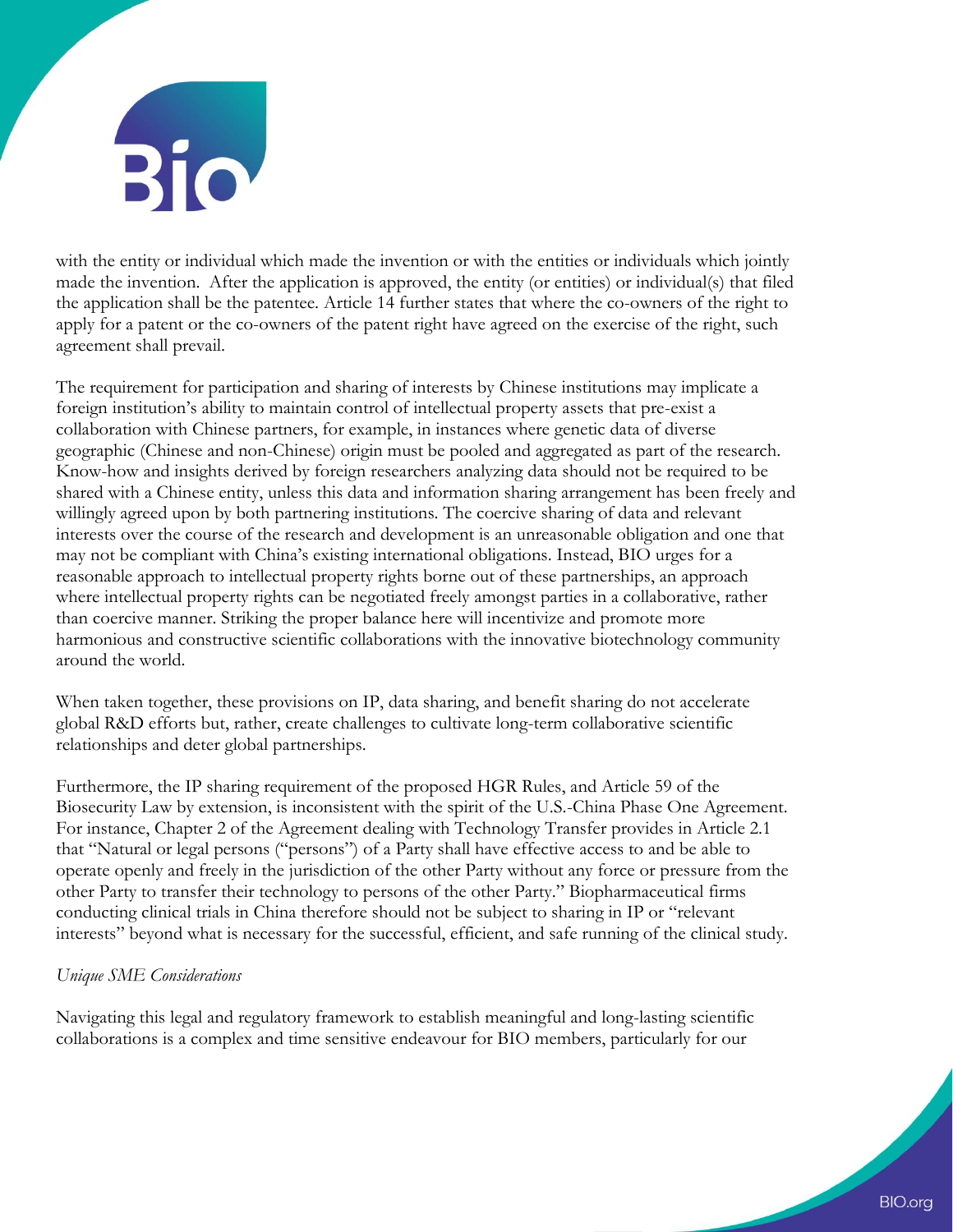

innovative, pre-commercial companies. In addition to the HGR Rules' impact on BIO's membership and their interest in research and development efforts in China, the Rules could set an international precedent and lead to unintended consequence if other countries follow suit and put in place similar policies. This will further weaken the ability of the global innovative biotech community, including the ability of innovative Chinese entities, to partner internationally. Obstacles to scientific collaboration between global and Chinese researchers would undermine scientific advancement and, more importantly, does a disservice to global public health and the development of treatments to benefit all of mankind.

#### *Conclusion*

The current Covid-19 pandemic underscores the importance of enhancing global scientific cooperation and BIO and its members welcome China to play a constructive role in this global collaborative process. The efficient flow of scientific resources and information related to Covid-19 is, for example, critical to develop innovative medical products. In the spirit of reinforcing greater international cooperation, BIO encourages the MOST to reform, rather than reaffirm, the current regulatory mechanism overseeing human genetic resource materials and to ensure scientific resource material, including biological samples and data, is able to be obtained and shared in a timely and efficient manner with researchers globally. This commitment will help us in the face of any future public health crises and help the innovative biotech sector continue innovating promising new treatments to improve public health outcomes.

Global society depends on life science innovation, especially the critical collaborations with Chinese scientists and partners, to solve some of the most pressing concerns facing humanity. Strengthening scientific cooperation between China and the global biotech community should be a priority and can be incentivized appropriately without impinging on national security or biosecurity considerations. Unfortunately, in our estimation, the relevant provisions in the current draft HGR Rules do not achieve this goal.

We are hopeful that through a collaborative dialogue with our Organization, we can work together to shape a policy framework for data that will enrich scientific partnerships with the global scientific community and China, enabling the next generation of data-driven, life sciences innovations to be developed for the benefit of mankind, while preserving legitimate national security and biosecurity interests. Our Organization stands ready to serve as a resource and share our collective perspectives.

BIO is grateful for the opportunity to submit comments for consideration of the Division of Science and Technology for Social Development of the Ministry of Science and Technology. Please contact Justin Pine, at  $\overline{pine(a)}\overline{bio.org}$  if you have any further questions.